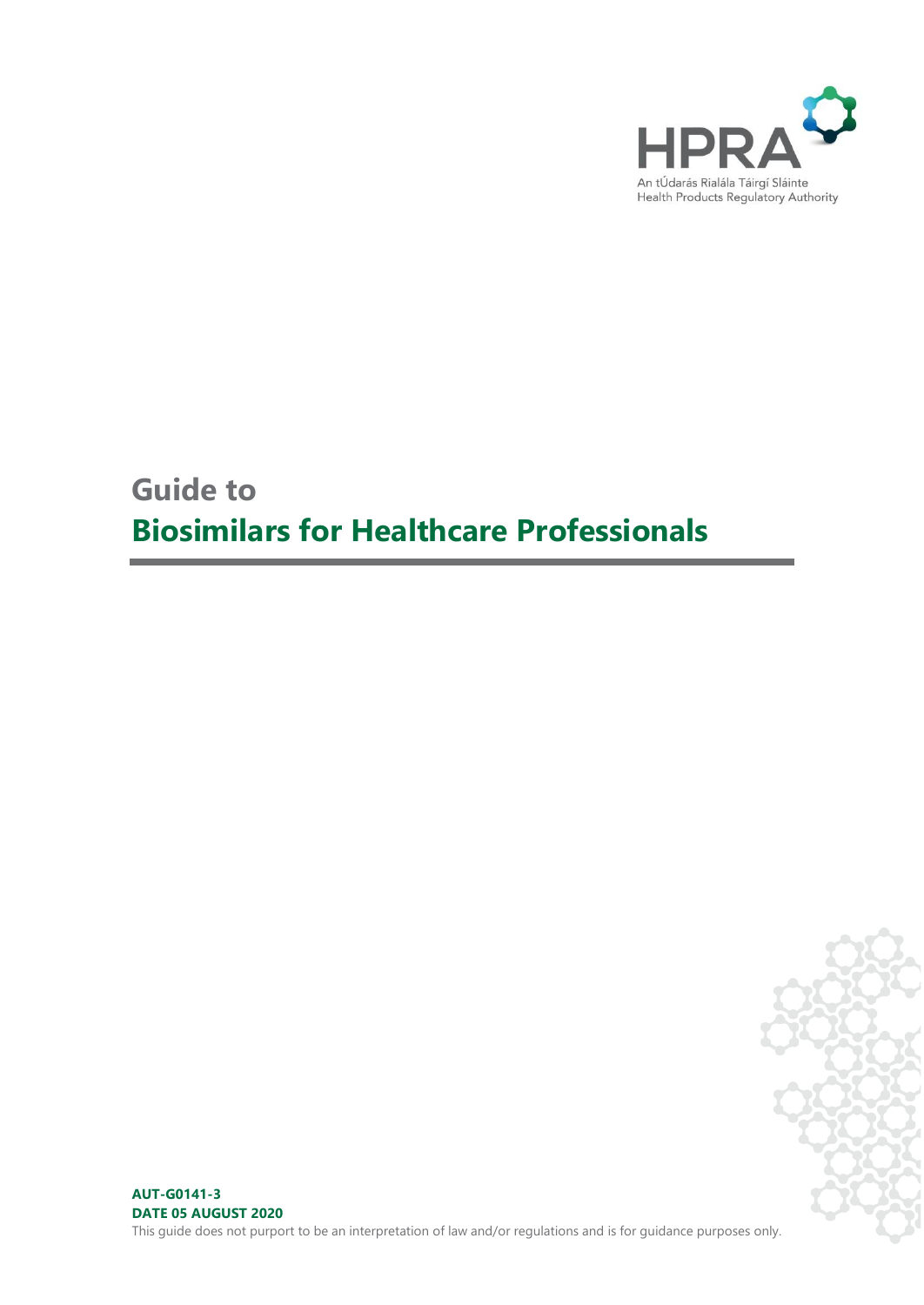# **CONTENTS**

| <b>EXECUTIVE SUMMARY</b> |                                                  |                |
|--------------------------|--------------------------------------------------|----------------|
| <b>DEFINITIONS</b>       |                                                  |                |
| 1                        | PURPOSE OF THIS GUIDANCE                         | $\overline{7}$ |
| 2                        | WHAT IS A BIOLOGICAL MEDICINE?                   | 7              |
| 3                        | WHAT IS A BIOSIMILAR MEDICINE?                   | 8              |
| 4                        | WHEN CAN A BIOSIMILAR BE MARKETED?               | 8              |
| 5                        | HOW ARE BIOSIMILARS AUTHORISED?                  | 8              |
| 5.1                      | Quality comparability                            | 9              |
| 5.2                      | Pre-clinical comparability                       | 10             |
| 5.3                      | Clinical comparability                           | 10             |
| 6                        | INTERCHANGEABILITY, SWITCHING AND PRESCRIBING    | 12             |
| $\overline{7}$           | EXTRAPOLATION OF INDICATIONS                     | 13             |
| 8                        | INTERNATIONAL NON-PROPRIETARY NAME (INN)         | 14             |
| 9                        | PRODUCT INFORMATION                              | 14             |
| 10                       | PHARMACOVIGILANCE AND ADVERSE REACTION REPORTING | 15             |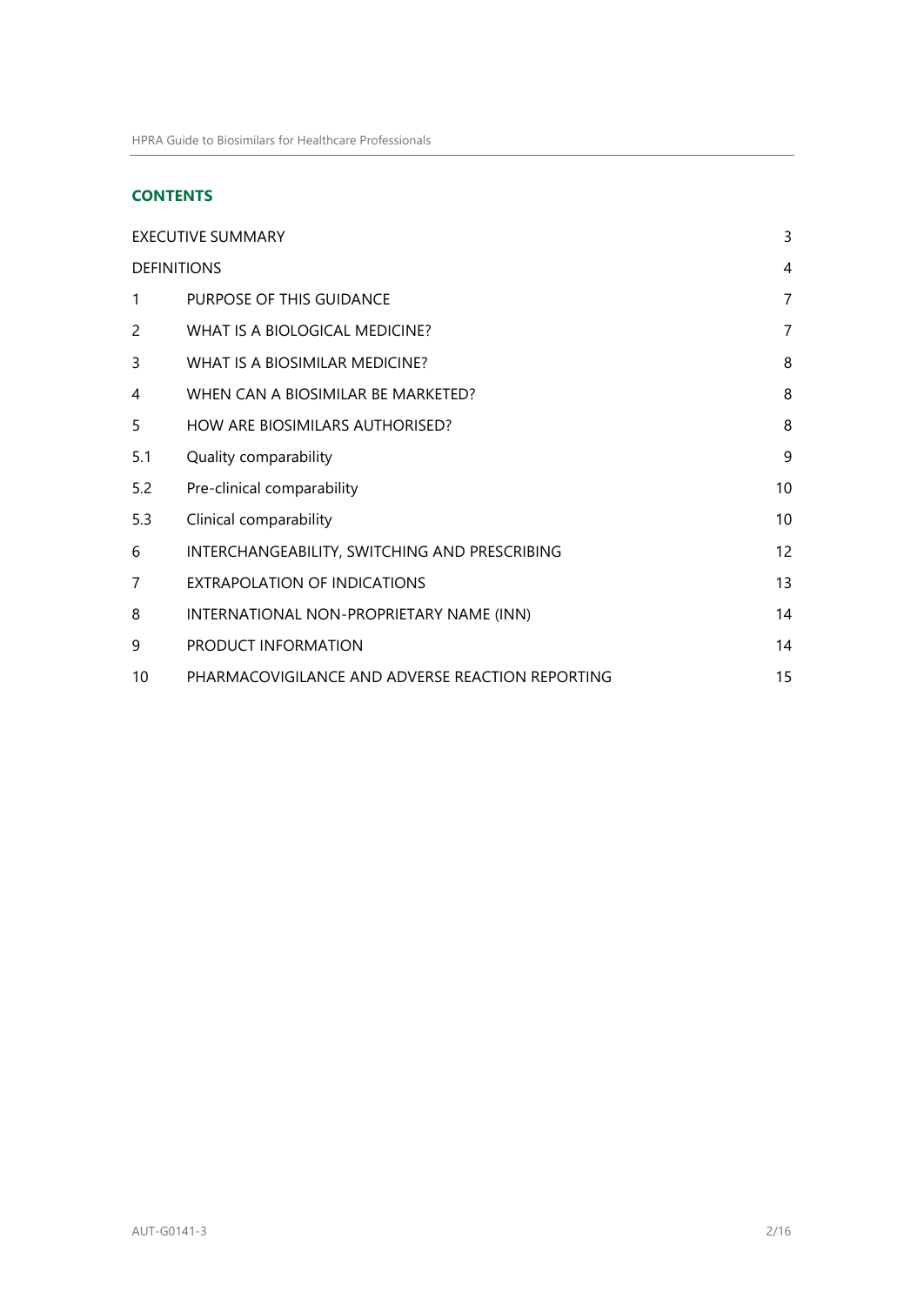#### <span id="page-2-0"></span>**EXECUTIVE SUMMARY**

This guidance document provides information on the regulation, prescribing, dispensing, interchangeability and traceability of biosimilar medicines ('biosimilars') in Ireland. The guide is primarily aimed at healthcare professionals for the purpose of informing and assisting their decision-making processes when prescribing, dispensing or administering biosimilars. It may also be of interest to those working in the area of manufacturing, medicines procurement, distribution and related activities. A separate Q&A for patients and an information video on biosimilars is also available on the HPRA website, ww[w.hpra.ie.](http://www.hpra.ie/)

A biosimilar is a biological medicine that is highly similar to another biological medicine (reference medicine) which already has a marketing authorisation and has been approved for use in patients. As such, biosimilars contain a version of the active substance of an approved biological medicine and generally should be used in the same way as the reference medicine and in accordance with its Summary of Product Characteristics (SmPC).

As biological medicines are manufactured from biological sources, they exhibit natural variability and molecular micro-heterogeneity. This complexity and batch-to-batch variability associated with all biological medicines means that biosimilars cannot be considered the same as generic medicines in the traditional sense. The biosimilar pathway is a tailored approach in which extensive physiochemical and functional biological testing is conducted on numerous batches of the biosimilar and reference medicine. This is supported by relevant clinical studies, which together must demonstrate to regulators that the quality, safety and efficacy of both medicines are comparable. This comprehensive testing programme ensures that there are no clinically meaningful differences between the two medicines.

The purpose of this guide is to provide an overview of the regulatory processes through which the quality, safety and efficacy of biosimilars are assessed prior to gaining marketing authorisation. The guide also outlines the current position on interchangeability and switching. In this regard, once approved, biosimilars can be used interchangeably with the reference medicine or with other biosimilars of that reference medicine, under the supervision of a physician. Once a biosimilar has been approved, it can be considered safe to switch to, should a prescribing physician wish to do so.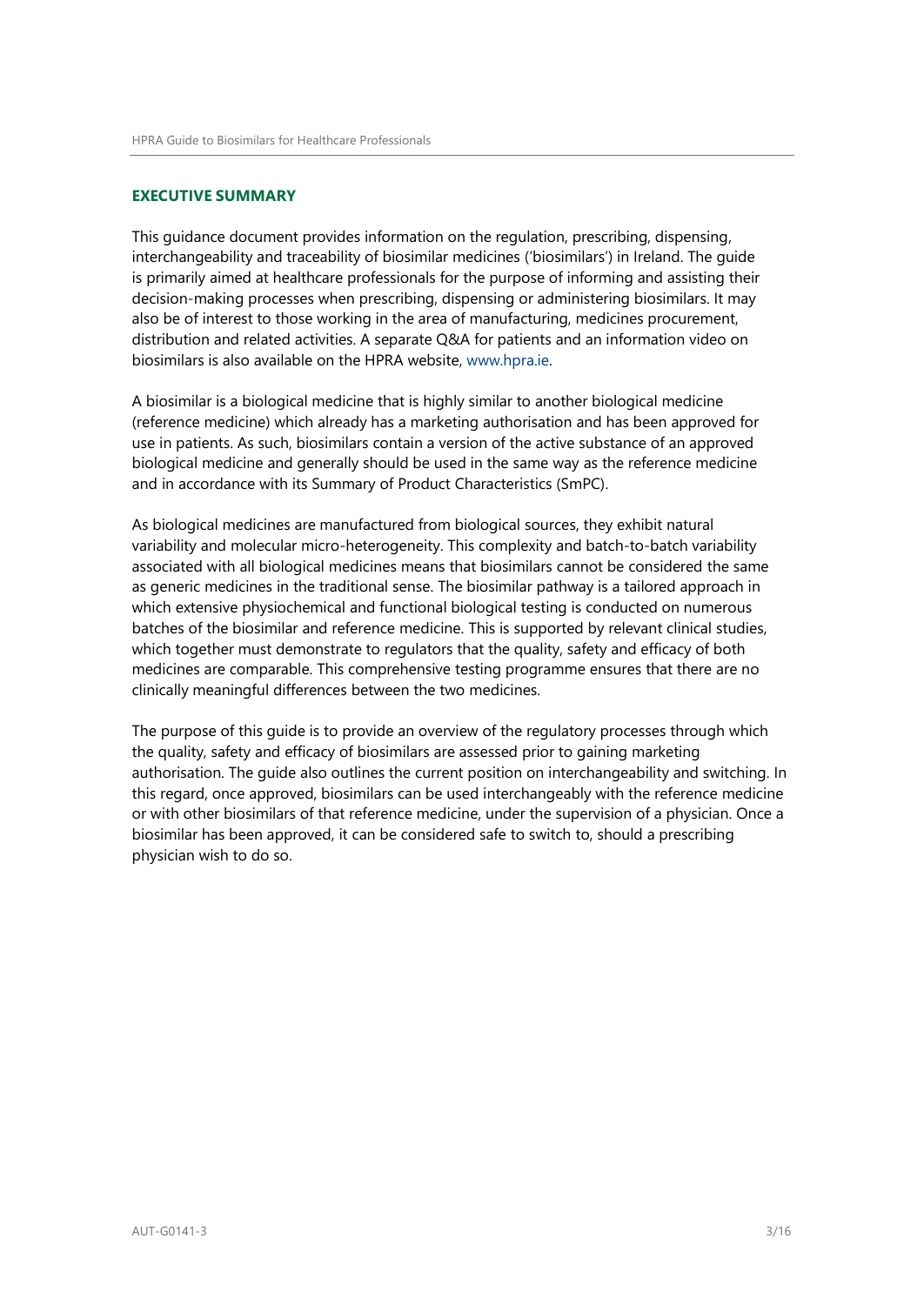# <span id="page-3-0"></span>**DEFINITIONS**

Please note that the definitions outlined below are not considered to be a legal interpretation of these terms. They are provided for guidance purposes only to aid in the interpretation of this document.

| <b>Bioequivalence</b>                       | Two medicines are considered to be bioequivalent when<br>equivalent bioavailability has been demonstrated (the rate and<br>extent of the active substance which is absorbed from the<br>medicine and becomes available in the systemic circulation).                                                                                                                                                                                                                                                                                                                                                                                                                 |
|---------------------------------------------|----------------------------------------------------------------------------------------------------------------------------------------------------------------------------------------------------------------------------------------------------------------------------------------------------------------------------------------------------------------------------------------------------------------------------------------------------------------------------------------------------------------------------------------------------------------------------------------------------------------------------------------------------------------------|
| <b>Biological medicine</b>                  | A medicine that contains an active substance made by a<br>biological process or derived from a biological source.                                                                                                                                                                                                                                                                                                                                                                                                                                                                                                                                                    |
| <b>Biosimilar</b>                           | A biological medicine that is highly similar to another biological<br>medicine which already has a marketing authorisation and has<br>been approved for use in patients (reference medicine).<br>Biosimilars contain a version of the active substance of an<br>already approved medicine.                                                                                                                                                                                                                                                                                                                                                                           |
| <b>Biosimilar comparability</b><br>exercise | A comprehensive series of comparability tests and studies<br>submitted to the regulatory authority, which establishes that a<br>medicine can be approved as a biosimilar. These tests must<br>demonstrate that a biosimilar exhibits comparable quality, safety<br>and efficacy to the reference medicine. For quality comparability<br>testing, a series of physiochemical and biological tests are<br>carried out on the biosimilar and reference medicine to<br>demonstrate similarity on a structural and biological level.<br>Clinical comparability studies normally include clinical trial(s)<br>demonstrating equivalent efficacy between the two medicines. |
| <b>Centralised procedure</b>                | The European Union-wide procedure for the authorisation of<br>medicines, where there is a single application and a single<br>evaluation resulting in a single authorisation throughout the<br>European Union including the European Economic Area (EEA).                                                                                                                                                                                                                                                                                                                                                                                                             |
| <b>EMA</b>                                  | The European Medicines Agency, the agency responsible for the<br>scientific evaluation of applications for European Union (EU)<br>marketing authorisations for medicines in the centralised<br>procedure.                                                                                                                                                                                                                                                                                                                                                                                                                                                            |
| <b>Generic medicine</b>                     | A medicine (usually a chemically synthesised small molecule)<br>which has the same qualitative and quantitative composition as a                                                                                                                                                                                                                                                                                                                                                                                                                                                                                                                                     |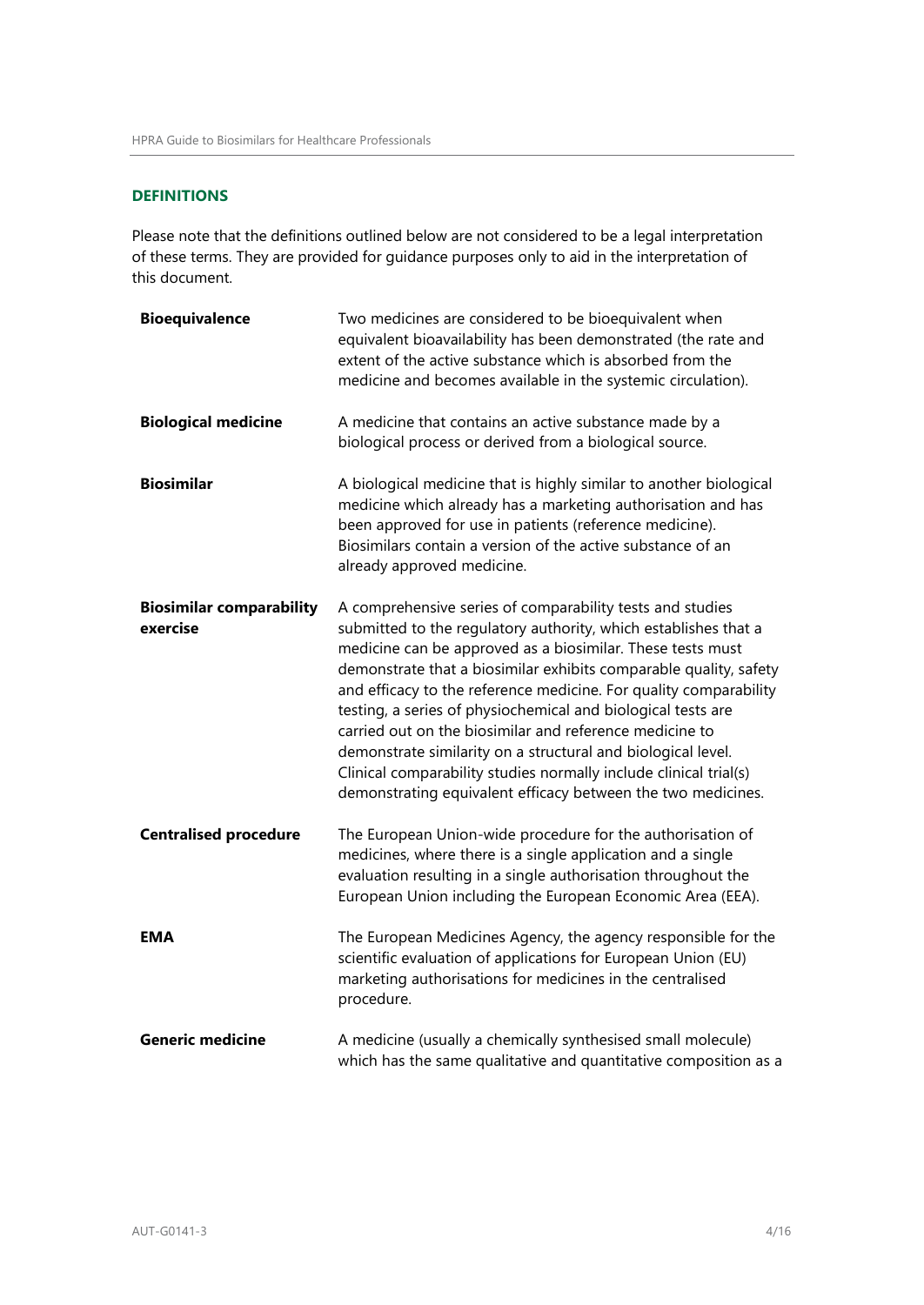|                                                             | reference medicine. For generic medicines, bioequivalence with<br>the reference medicine must be demonstrated.                                                                                                                                                                                                                                                                                                                                                                                                                          |
|-------------------------------------------------------------|-----------------------------------------------------------------------------------------------------------------------------------------------------------------------------------------------------------------------------------------------------------------------------------------------------------------------------------------------------------------------------------------------------------------------------------------------------------------------------------------------------------------------------------------|
| HPRA                                                        | The Health Products Regulatory Authority. The HPRA is the<br>competent authority responsible for licensing medicines and<br>other health products in Ireland. The HPRA was formerly known<br>as the Irish Medicines Board (IMB).                                                                                                                                                                                                                                                                                                        |
| <b>Indication extrapolation</b>                             | When a biosimilar has been shown to have comparable<br>performance in a sensitive patient population, it may then be<br>approved in some or all of the indications approved for the<br>reference medicine, without the need for further clinical<br>comparability trials. For extrapolation to be acceptable, the<br>medicine must have the same mechanism of action in each<br>indication, and extrapolation is only approved by regulatory<br>authorities on a case-by-case basis, taking into account the<br>justification provided. |
| Interchangeability                                          | Refers to the possibility of exchanging one medicine for another<br>medicine that is expected to have the same clinical effect. This<br>could mean replacing a reference medicine with a biosimilar (or<br>vice versa), or replacing one biosimilar with another.                                                                                                                                                                                                                                                                       |
| <b>International Non-</b><br><b>Propriety</b><br>Name (INN) | The INN is a unique name given to an active substance which is<br>globally recognised and is public property. The INN is used to<br>facilitate the identification of active substances and the INN<br>system is managed by the World Health Organisation (WHO).                                                                                                                                                                                                                                                                         |
| <b>Market exclusivity</b>                                   | Companies which produce a reference biological medicine are<br>granted a period of market exclusivity (typically 10 years from<br>the first date of authorisation). It is only once this period has<br>expired that other manufacturers may market their authorised<br>biosimilar medicine.                                                                                                                                                                                                                                             |
| <b>Marketing authorisation</b>                              | A licence granted by a regulatory authority (for example, the<br>HPRA or the EMA), which allows a company to market a<br>medicine. This is granted on the basis of a comprehensive<br>dossier submitted by the marketing authorisation holder who<br>must demonstrate that the medicine has acceptable quality,<br>safety and efficacy.                                                                                                                                                                                                 |
| <b>Reference medicine</b>                                   | A medicine which has already been authorised within the EU and<br>is used as the basis for a generic or biosimilar medicine. The                                                                                                                                                                                                                                                                                                                                                                                                        |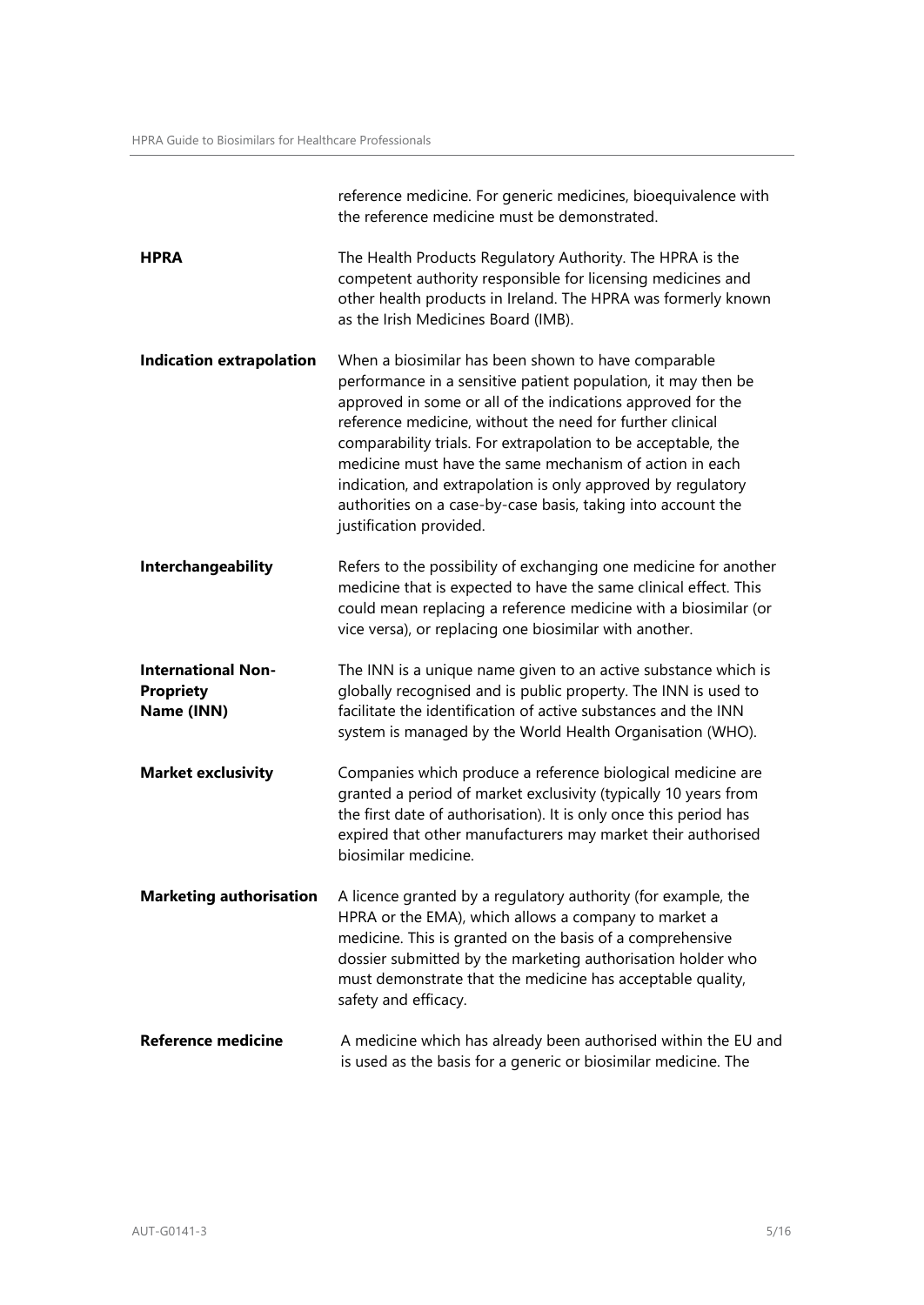|                     | reference medicine must be at the end of its market exclusivity<br>period before a generic or biosimilar version can be marketed.                                                                                                                                                            |
|---------------------|----------------------------------------------------------------------------------------------------------------------------------------------------------------------------------------------------------------------------------------------------------------------------------------------|
| <b>Substitution</b> | The practice of dispensing one medicine instead of another<br>equivalent and interchangeable medicine at pharmacy level<br>without consulting the prescriber. In Ireland, biological<br>medicines are prohibited from automatic substitution at<br>pharmacy level under current legislation. |
| <b>Switching</b>    | Switching is when a prescriber decides to exchange one<br>medicine for another medicine with the same therapeutic intent.                                                                                                                                                                    |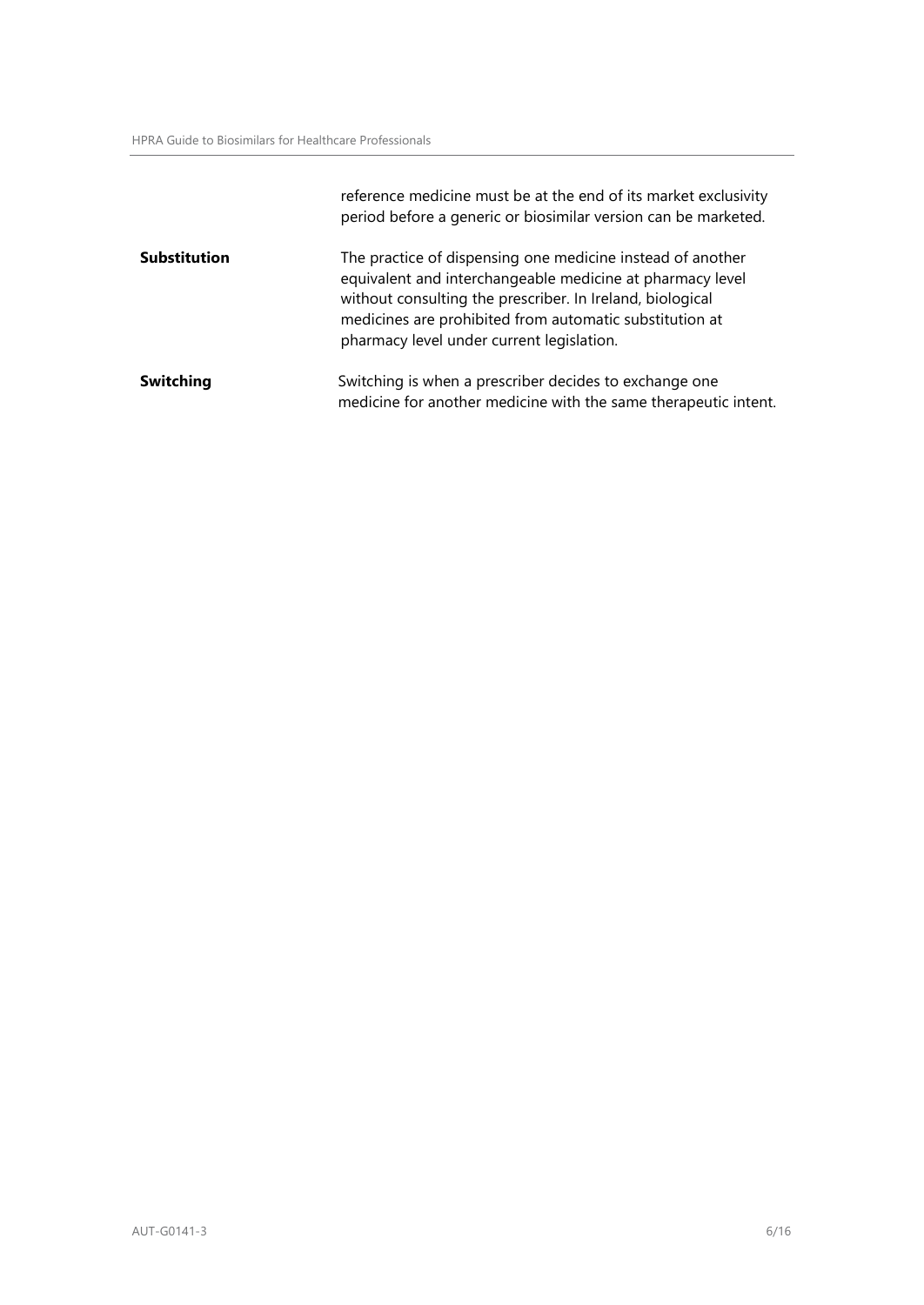# <span id="page-6-0"></span>**1 PURPOSE OF THIS GUIDANCE**

The purpose of this guidance is to explain the regulatory assessment process that is mandated in medicines legislation for the authorisation of biosimilars. The guidance covers a range of topics relevant to this, including explanations of the differences between a 'reference biological medicine' and a 'biosimilar', differences between biosimilars and 'small molecule generic medicines'; the requirements for biosimilars to achieve marketing authorisation (regulatory approval) and how this takes account of the specific nature of these medicines. The guidance also discusses issues surrounding the prescribing, dispensing, interchangeability and pharmacovigilance of biosimilars in the context of the Irish marketplace.

## <span id="page-6-1"></span>**2 WHAT IS A BIOLOGICAL MEDICINE?**

A biological medicine is a medicine that contains an active substance made by a biological process or derived from a biological source. Most biological medicines are produced from cell cultures of living organisms, such as mammalian cells, bacterial or yeast cells, which have been engineered to produce a specific therapeutic molecule or group of molecules, usually protein(s).

There are many types of biological medicines, which range in complexity, diversity and innovation. Examples of biological medicines include:

- recombinant proteins such as insulin, epoetin (erythropoeitin) and follicle stimulating hormone (FSH);
- enzymes, such as imiglucerase and agalsidase, which are used in enzyme replacement therapy;
- monoclonal antibodies, which are highly targeted engineered antibodies used to treat a wide variety of conditions such as cancer and arthritis;
- blood-derived products such as clotting factors;
- vaccines;
- animal-derived products such as heparin.

Biological medicines contain larger and more complex active substances than chemically synthesised molecules and in general tend to be more targeted in their therapeutic activity. As biological active substances are produced by living organisms, there is an inherent natural variability, which is not present with chemical entities. Indeed, for any biological medicine, no batch is truly identical to previously manufactured batches. Due to this variability, and associated batch-to-batch variation, it is not possible to make an exact copy of any biological active substance. Therefore, the term biosimilar is used to describe a medicine which is highly similar to a reference biological medicine in terms of its quality, safety and efficacy.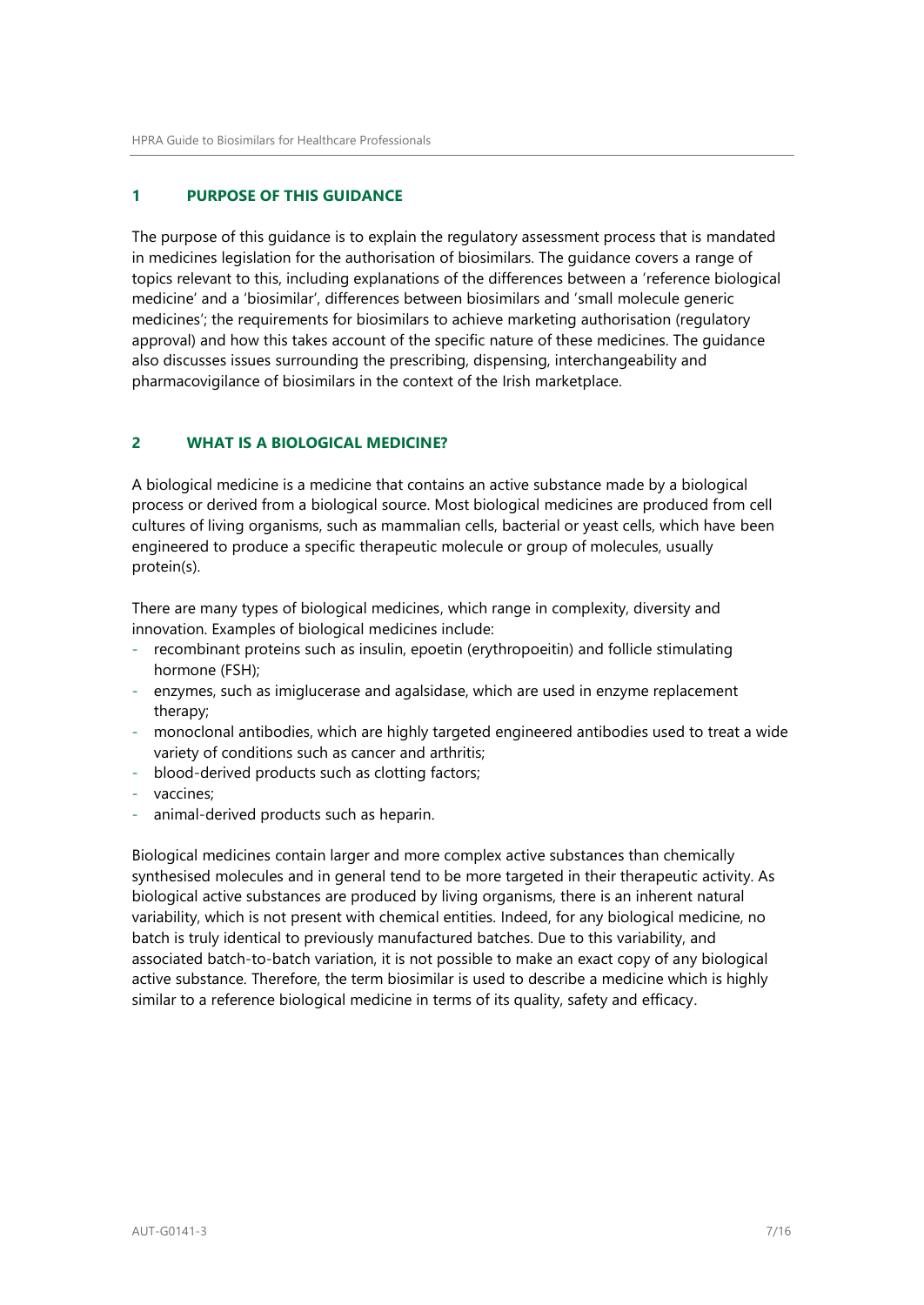# <span id="page-7-0"></span>**3 WHAT IS A BIOSIMILAR MEDICINE?**

A biosimilar is a biological medicine that is highly similar to another biological medicine (reference medicinal product/reference medicine) that has already been authorised for use in the EU. As for all medicines, biosimilars must comply with the accepted standards of quality, safety and efficacy as laid down in European legislation and guidance.

Biosimilars have the same primary structure (e.g. identical amino acid sequence for proteins), and they will have a high degree of similarity in molecular and biological terms to the reference medicine. However, the manufacturing process and the raw materials used in the manufacture of the biosimilar will differ from those used by the manufacturer of the reference medicine. Coupled with the natural variability and micro-heterogeneity of biological medicines, this means that unlike chemical generic medicines, manufacturing an exact copy of the reference medicine is not technically possible. Therefore, biosimilars are similar but not identical versions of their reference biological medicine. As such, the regulation and approval procedure for biosimilars are different to that of generic medicines and have been adapted to take account of their unique nature. The key principle on which a biosimilar is approved for use is that any differences between it and the reference medicine have been shown not to affect its safety or efficacy in a clinically significant way.

Biosimilars generally have the same strength, and are used at the same dose, to treat the same medical conditions (if approved to do so) and usually have the same route of administration as the reference medicine. However, in some cases there may be differences in pharmaceutical form, formulation, excipients or presentation; a biosimilar may also use different administration devices.

## <span id="page-7-1"></span>**4 WHEN CAN A BIOSIMILAR BE MARKETED?**

As is the case for chemical medicines, companies which produce the reference biological medicine are granted a period of market exclusivity (typically 10 years from the first date of authorisation). Once this period has expired, other manufacturers can market their biosimilar medicine, provided it has been authorised. Biosimilars have been approved in the EU since 2006 and to date include biosimilar versions of somatropin, epoetin, filgrastim, pegfilgrastim, follitropin alpha, insulin glargine, insulin lispro, adalimumab, infliximab, etanercept, enoxaparin, trastuzumab, bevacizumab, rituximab and teriparatide. A list of all biosimilars authorised centrally in the EU can be found on the [EMA website \(www.ema.europa.eu\)](http://www.ema.europa.eu/ema/index.jsp?curl=pages%2Fmedicines%2Flanding%2Fepar_search.jsp&mid=WC0b01ac058001d124&searchTab=searchByAuthType&alreadyLoaded=true&isNewQuery=true&status=Authorised&keyword=Enter%2Bkeywords&searchType=name&taxonomyPath&treeNumber&searchGenericType=biosimilars&genericsKeywordSearch=Submit).

## <span id="page-7-2"></span>**5 HOW ARE BIOSIMILARS AUTHORISED?**

Biosimilars are authorised under Article 10(4) of Directive 2001/83/EC and as for all medicines, biosimilars must obtain a marketing authorisation before they can be marketed in the EU. Biosimilars must be manufactured to the same quality standards as the reference medicine. As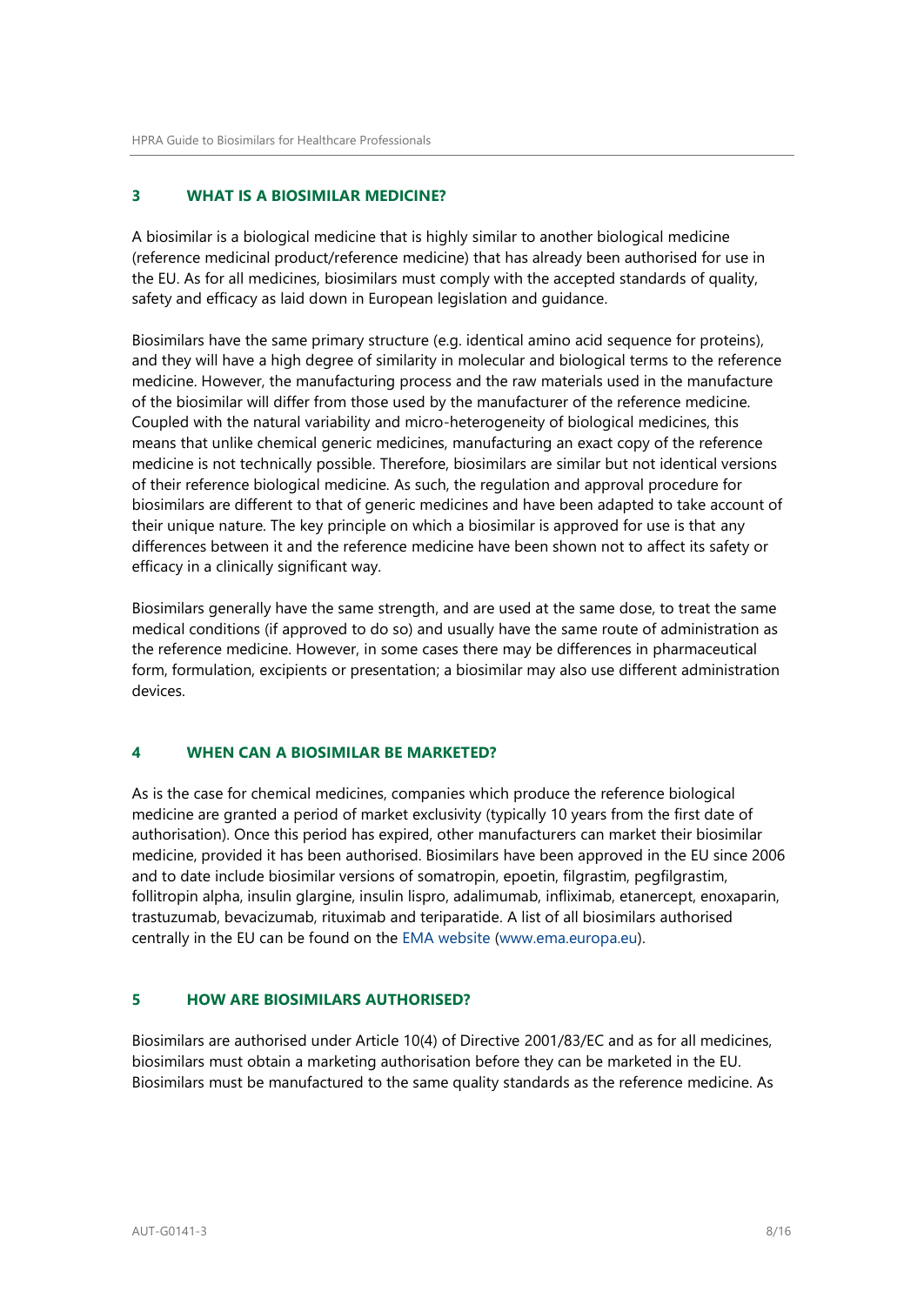for all medicines, the manufacturing site must be licensed to ensure that good manufacturing practices are in place and the site is subject to periodic inspections by regulatory authorities.

The biosimilar approval process is a tailored approach depending on the molecule in question. The scientific principles on which the approval is based include a comprehensive head-to-head biosimilar comparability exercise, in which a biosimilar must demonstrate similarity to the reference medicine in terms of quality characteristics, biological activity, safety and efficacy. The approval process for a biosimilar involves a detailed scientific evaluation by the relevant regulatory authority of the biosimilarity comparability exercise and the final conclusion on biosimilarity is based on the totality of evidence provided.

The majority of biosimilars are authorised through what is known as the centralised procedure, whereby a medicine will obtain a single marketing authorisation allowing it to be marketed and used throughout the EU as laid down in [EU Regulation No. 726 of 2004. T](http://eur-lex.europa.eu/LexUriServ/LexUriServ.do?uri=OJ%3AL%3A2004%3A136%3A0001%3A0033%3Aen%3APDF)he centralised authorisation procedure is coordinated by the EMA and a rapporteur and corapporteur are appointed from two EU member states to assess the application dossier submitted by the company. All member states participate in the assessment and have the opportunity to comment, raise queries and ultimately indicate their support for approval or rejection of the marketing authorisation application. Once a medicine has gained positive approval from the EMA, the European Commission then issues a single marketing authorisation, which allows the medicine to be marketed in all EU member states.

The comparability exercise is a tiered approach, which is based on three steps as described below:

- First step: quality comparability (physiochemical and biological)
- Second step: pre-clinical comparability (in vitro and, if relevant, in vivo studies)
- Third step: clinical comparability (pharmacokinetics, pharmacodynamics, safety and efficacy)

## <span id="page-8-0"></span>**5.1 Quality comparability**

Quality comparability relies upon a large number of physiochemical and biological tests, which examine molecular structure, protein modifications, size, charge, presence of aggregates, impurities, protein content and biological activity/potency. Quality comparability must demonstrate that the medicine is highly similar to the reference medicine. To do this, multiple batches of the reference medicine are analysed using a battery of analytical tests. For each test, the results are used to establish the "reference range"; this represents the range of variability for batches of the reference medicine that are already on the market. Multiple batches of the biosimilars are also analysed, and the results must be shown to fall within the reference range in order to be accepted as a biosimilar. Any slight differences between the biosimilar and reference medicine must be identified and shown to have no impact on safety or efficacy.

This concept of quality comparability has been in place for many years and is frequently used when an authorised biological medicine undergoes a change in its manufacturing process. In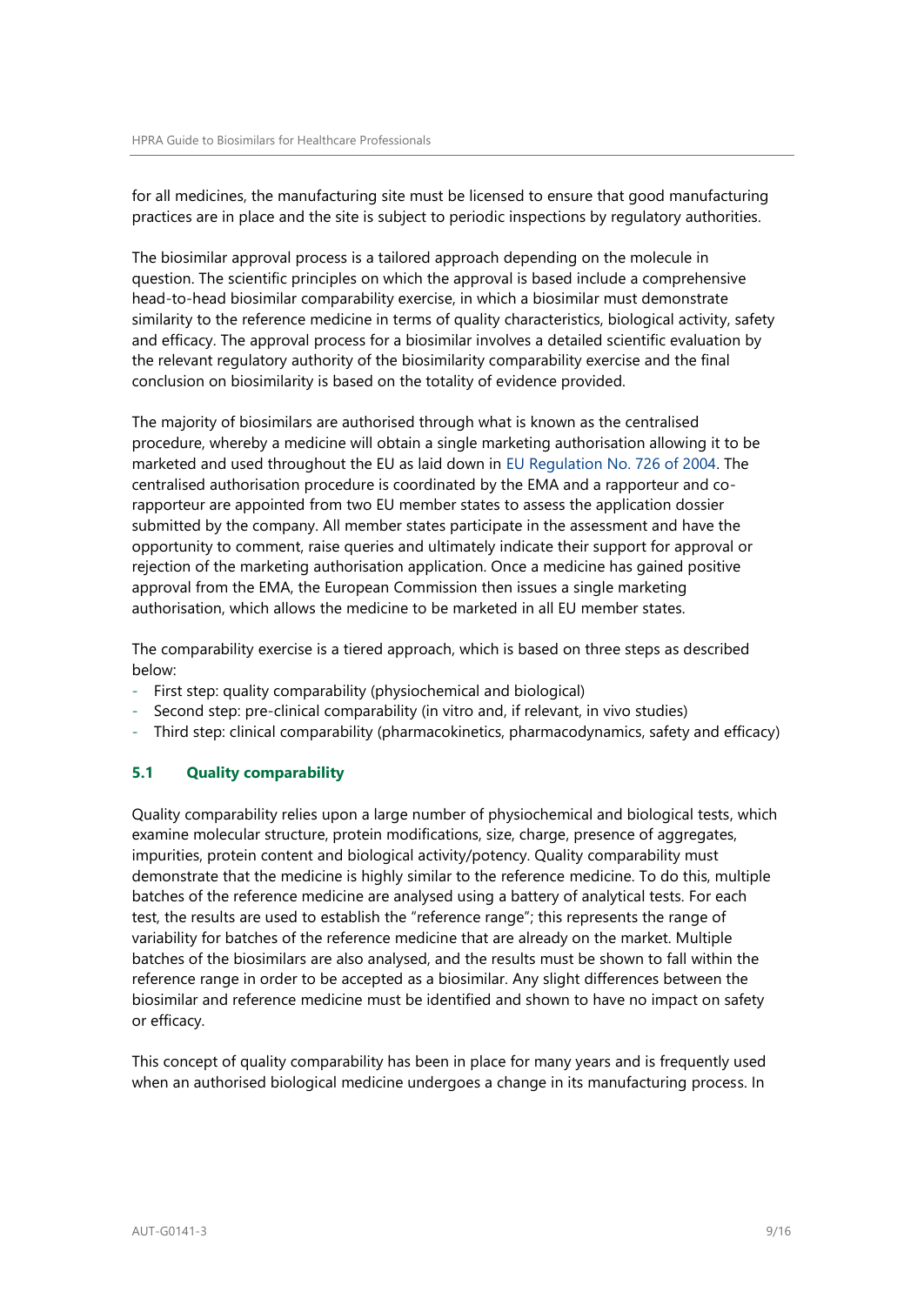these situations, manufacturers must carry out a detailed comparability exercise to demonstrate that the manufacturing change does not result in a medicine with altered quality characteristics. The manufacturers of biological reference medicines continually improve their manufacturing processes and as a result some differences will occur over time. The manufacturers develop sufficient knowledge of their processes to determine the likely impact of such changes on the products themselves. When changes are made to the manufacturing process, the manufacturer evaluates the relevant quality attributes of the medicine to demonstrate that modifications did not occur that would adversely impact the safety and efficacy of the medicine. If significant changes in quality characteristics are found, then new pre-clinical and/or clinical trials may be required to provide assurance that there has been no negative impact on the safety or efficacy of the medicine. Evaluations of such changes are conducted by the regulatory authorities. Therefore, changes to a biological medicine over its lifecycle are considered normal, provided that it has been demonstrated that any differences following a change do not affect safety and efficacy. Thus, regulators have utilised the concept of comparability in assessing biological medicines for many years.

## <span id="page-9-0"></span>**5.2 Pre-clinical comparability**

Pre-clinical (also known as non-clinical) studies describe the testing in cell culture and in animals that is normally required for new medicines in order to determine their safety profile prior to administration in humans. Unlike the situation for generic medicines which do not require pre-clinical testing, a pre-clinical testing package is required for biosimilars.

Pre-clinical testing is aimed at understanding functional aspects of the biosimilar and how the molecule behaves in terms of its impact on cellular function. Pre-clinical testing can include both cell-based and in limited cases *in vivo* animal testing and provides assurance that any minor difference seen in physiochemical comparability will not have any impact on the desired functionality of the molecule. Pre-clinical studies relate to the mechanism of action and are capable of uncovering possible subtle differences in the functionality of the biosimilar. Tests can be varied depending on the nature of the molecule and may address several aspects, including target binding, receptor interaction, cellular effects (signal transduction, viability, etc.), biological activity, as well as pharmacology and toxicology if necessary. For biosimilars, pre-clinical *in vivo* animal testing is generally not necessary and the amount and type of any *in vivo* testing required is evaluated on a case-by-case basis. For example, in the case of pharmacokinetic and pharmacodynamic studies, animal data would be superseded by human data. Likewise, *in-vitro* assays may often be more specific and sensitive in detecting differences between the biosimilar and the reference medicine than studies in animals, these assays can be considered as paramount for the pre-clinical comparability exercise.

# <span id="page-9-1"></span>**5.3 Clinical comparability**

Efficacy trials conducted on biosimilars are not aimed at proving the medicine works per se (as that has been shown by the reference medicine); rather they are designed to investigate if any clinically meaningful differences exist between the biosimilar and the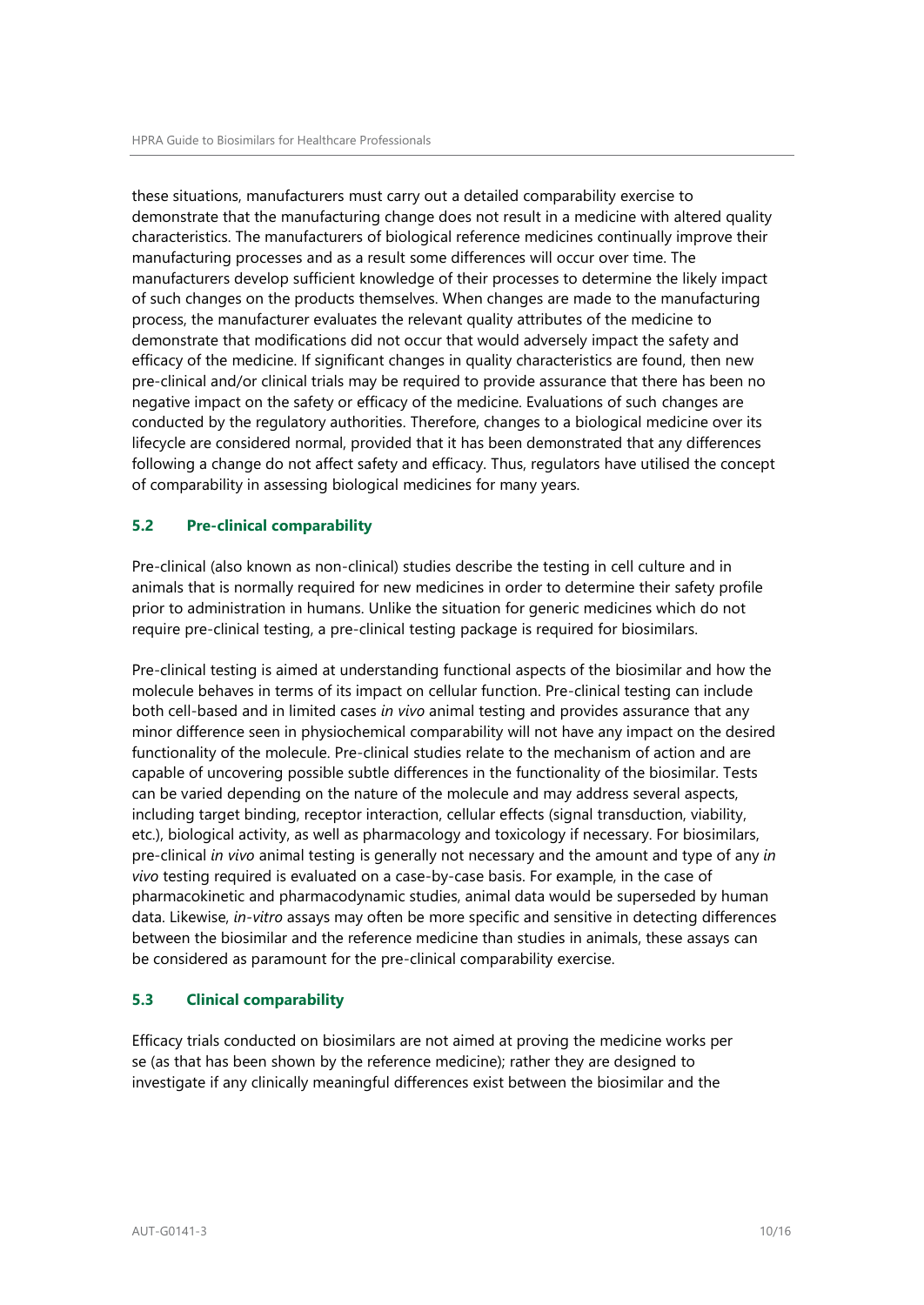reference medicine (Weise, M. et al. *Biosimilars: What Clinicians Should Know*. Blood 2012; 120:5111-5117). Physiochemical, molecular and biological characterisation represent the cornerstone of establishing biosimilarity and such tests are more sensitive than clinical studies in detecting any potential differences. The clinical comparability exercise should therefore be viewed in conjunction with the demonstration of similarity provided by the physiochemical, biological and pre-clinical studies.

Clinical comparability is a stepwise approach and normally includes data on pharmacokinetics (PK), pharmacodynamics (PD) as well as clinical efficacy and safety trials. Studies on safety and efficacy should demonstrate that there are no clinically meaningful differences between the biosimilar and reference medicine and that there are no significant differences in the benefit/risk profile. The target population for efficacy trials is generally the most sensitive patient population in which any differences in clinical end-points can be most easily detected. The clinical data required to demonstrate biosimilarity exceed that which would be required for a chemical generic medicine, where pharmacokinetic bioequivalence studies alone are sufficient.

Immune reactions against biological medicines are a well-known phenomenon. Immunogenicity can be caused by several factors, including the presence of non-human amino acid sequences, the attachment of certain sugars which are not expressed in humans, protein aggregation and the presence of residual proteins from the cells in which the medicine was manufactured. Consequently, immunogenicity is required to be measured for all biological medicines. Therefore, safety data for biosimilars will include immunogenicity testing (up to one year for a chronic medical condition) in order to identify any differences in immune reactions between the biosimilar and reference medicines.

For the majority of biosimilars, clinical efficacy trials will be needed. In certain cases, comparative PK/PD studies between the biosimilar and the reference medicine may be sufficient to demonstrate clinical comparability and thus a clinical efficacy trial may not be required. This is only acceptable when a clinical measurement can be made which accurately predicts patient outcome using what is referred to as a surrogate marker. Surrogate markers are usually based on laboratory tests which reflect some aspect of the disease process and can be used as a substitute for a standard clinical end point. A strong well-validated association must exist between the chosen surrogate marker(s) and patient outcome, i.e. it must be able to predict patient benefit. Many surrogate markers are already well-described and are considered sufficient to assess clinically meaningful differences between two medicines. Examples include the use of absolute neutrophil count to assess the effect of granulocyte-colony stimulating factor (G-CSF) and magnetic resonance imaging of disease lesions to compare two β-interferons. For biosimilars approved on the basis of comparative PK/PD studies, a full evaluation of immunogenicity data is generally still required.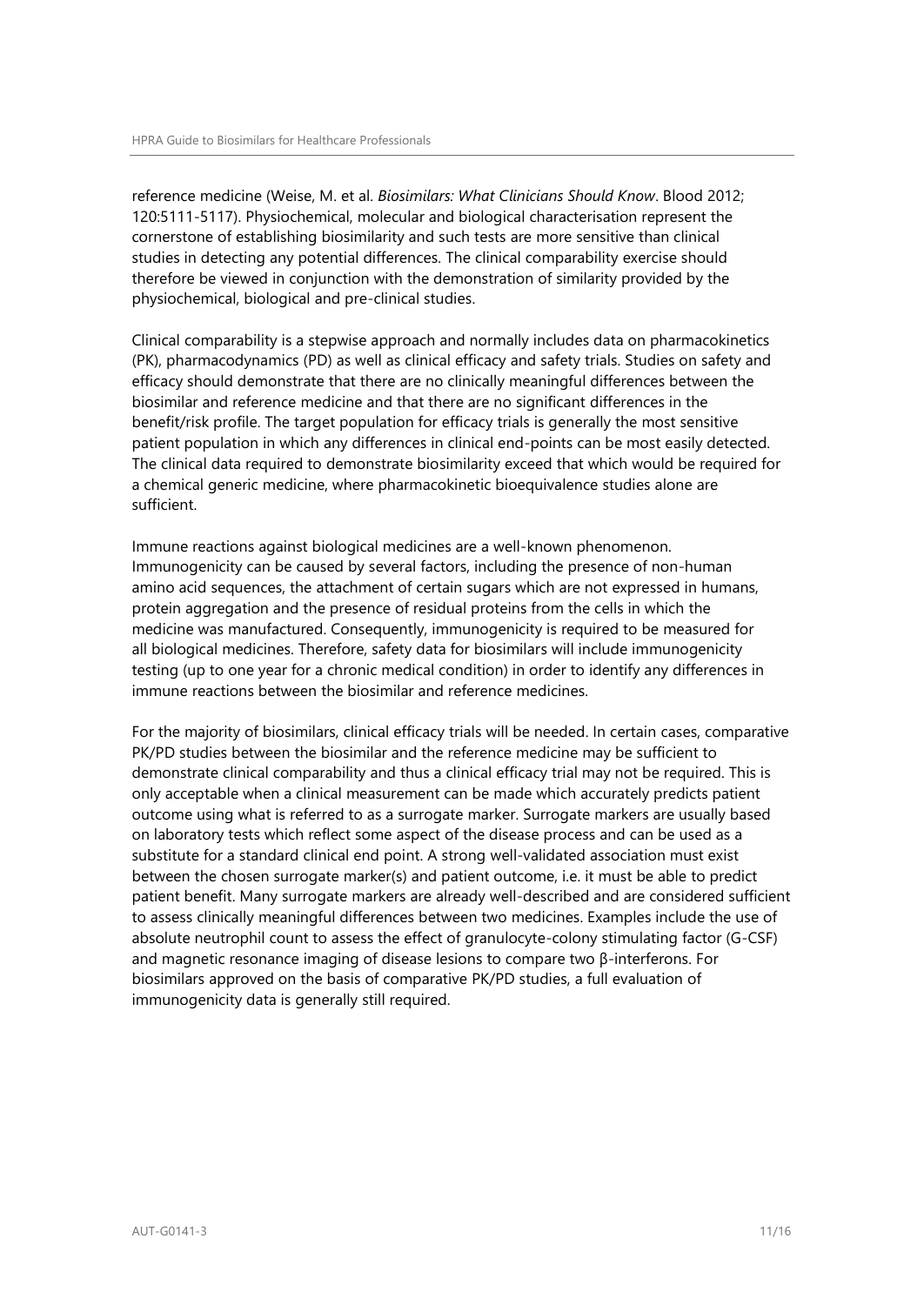# <span id="page-11-0"></span>**6 INTERCHANGEABILITY, SWITCHING AND PRESCRIBING**

In its guidance document 'Biosimilars in the EU – Information Guide for Healthcare Professionals', the EMA defines interchangeability as referring to 'the possibility of exchanging one medicine for another medicine that is expected to have the same clinical effect. This could mean replacing a reference medicine with a biosimilar (or vice versa) or replacing one biosimilar with another'. As part of the approval process, biosimilars must demonstrate that there are no clinically meaningful differences between the biosimilar and the reference medicine. Therefore, biosimilars can be used interchangeably with the reference medicine or with other biosimilars of that reference medicine, under the supervision of a physician.

Switching, as defined in the above EMA guidance document, 'is when the prescriber decides to exchange one medicine for another medicine with the same therapeutic intent'. It is not the same as automatic substitution, where a medicine is substituted for another by a pharmacist without the input of the prescriber (see more on this below).

European legislation does not require dedicated clinical 'switching studies' where patients change from the reference medicine to the biosimilar and vice versa. While some theoretical concerns regarding increased immunogenicity following a switch have been suggested, the theoretical basis for such concerns does not appear robust (Kurki P et. al. BioDrugs, 2017 31(2):83-91). Consequently, once a biosimilar has been approved, it can be considered appropriate to switch, should a prescribing physician wish to do so. Decisions to switch a patient's medicine should be carried out in line with agreed hospital or local policies. In the cases of medicines intended for administration by patients or caregivers, necessary training on devices may be required. Further information on prescribing in the context of switching may be accessible from the HSE.

Appropriate clinical monitoring and surveillance should be maintained after any switching. Traceability systems must be in place so any adverse reactions (ADRs) can be attributed to the correct medicine. To facilitate traceability, any biological medicine prescribed, dispensed or sold should be clearly identifiable by brand name or, as appropriate, INN accompanied by the name of the marketing authorisation holder. This will also help ensure that substitution does not inadvertently occur when the medicine is dispensed by the pharmacist. In order to facilitate accurate reporting in the event of an ADR, the batch number should also be recorded (see Section 10).

Under the Health (Pricing and Supply of Medical Goods) Act 2013, the HPRA publishes a list of medicines which may be substituted for each other in the community pharmacy setting. When generic medicines are made available to patients in this way, it is known as 'generic substitution'. It is important to highlight that under this legislation biological medicines are specifically excluded from being added to interchangeable medicine lists. As such, they cannot be subjected to pharmacy substitution.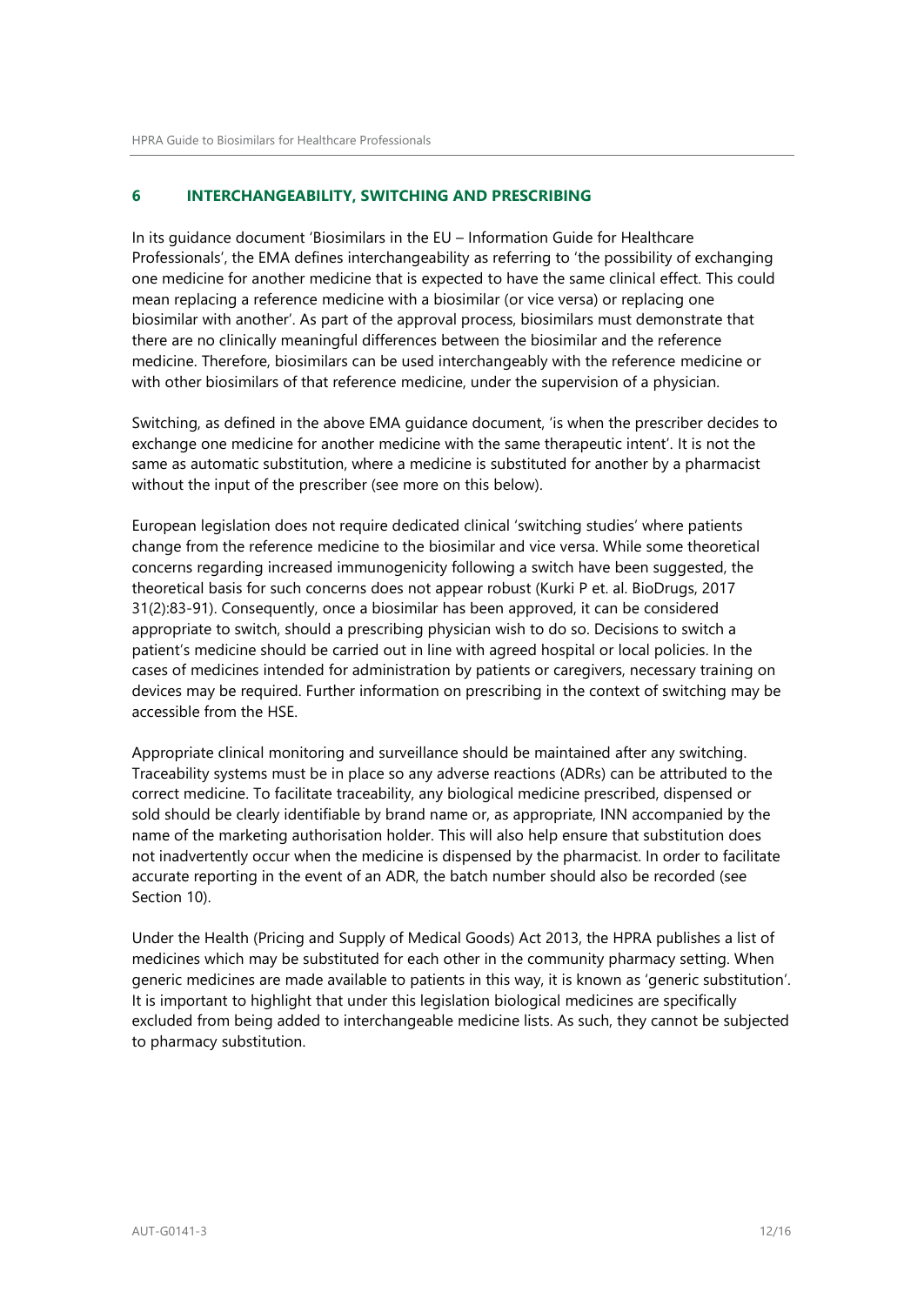# <span id="page-12-0"></span>**7 EXTRAPOLATION OF INDICATIONS**

The reference biological medicine may be authorised in more than one clinical indication and clinical trials will have been conducted with the reference medicine to demonstrate efficacy in each indication for which it is approved. For a biosimilar, confirmatory clinical studies are not required to demonstrate equivalence in every approved indication, as this has already been done for the reference medicine. Therefore, the process of extrapolation is used for biosimilars (Weise, M. et al. Biosimilars: the science of extrapolation Blood 2014; 124:3191-3196). It should be noted that a biosimilar might not be authorised for use in all indications approved for the reference medicine, therefore it is important for healthcare professionals to review the summary of product characteristics (SmPC), and package leaflet in order to be aware of the approved indications.

Clinical efficacy studies in biosimilars are normally carried out in a single indication, which represents the most sensitive patient population with the most sensitive clinical endpoints. Once biosimilarity has been demonstrated in one indication, extrapolation to other indications could be permissible. The demonstration of biosimilarity through the combination of analytical testing and relevant non-clinical and clinical studies forms a scientific bridge between the biosimilar and the reference medicine that allows for the extrapolation of safety and efficacy information from the reference medicine to the biosimilar. However, the decision to allow indication extrapolation is made for each biosimilar on a case-by-case basis. The quality and pre-clinical comparability data provide a foundation upon which indication extrapolation can be approved. Extrapolation is based on the overall evidence of comparability and sound scientific justification. For extrapolation to be approved, the scientific justification must include assurance that the mechanism of action of the medicine in terms of achieving the therapeutic effect is the same across each indication. Where this is not the case, additional clinical studies and/or analytical studies may be required. It is imperative that the method of action is well understood in each indication and that evidence is sought/provided that will demonstrate the biosimilar's clinical and immunogenic effect. Details of extrapolated indications, and the basis on which they have been accepted, are outlined in the European Public Assessment Report (EPARs) for all centrally authorised biosimilars. EPARs are available on the EMA website. Further information on EPARs is provided under the 'Product Information' heading below.

It is important to stress that the concept of extrapolation is not unique to authorisation of biosimilars; a similar approach may be used to deal with post-authorisation changes for reference biological medicines. For example, if a major change to the manufacturing process results in significant differences in physiochemical and/or biological characteristics, and it cannot be ruled out that there might be an effect on safety or efficacy, a confirmatory clinical efficacy study may be required. Such a clinical study is carried out in one of the approved indications of the medicine and the efficacy data are then extrapolated to all the authorised indications.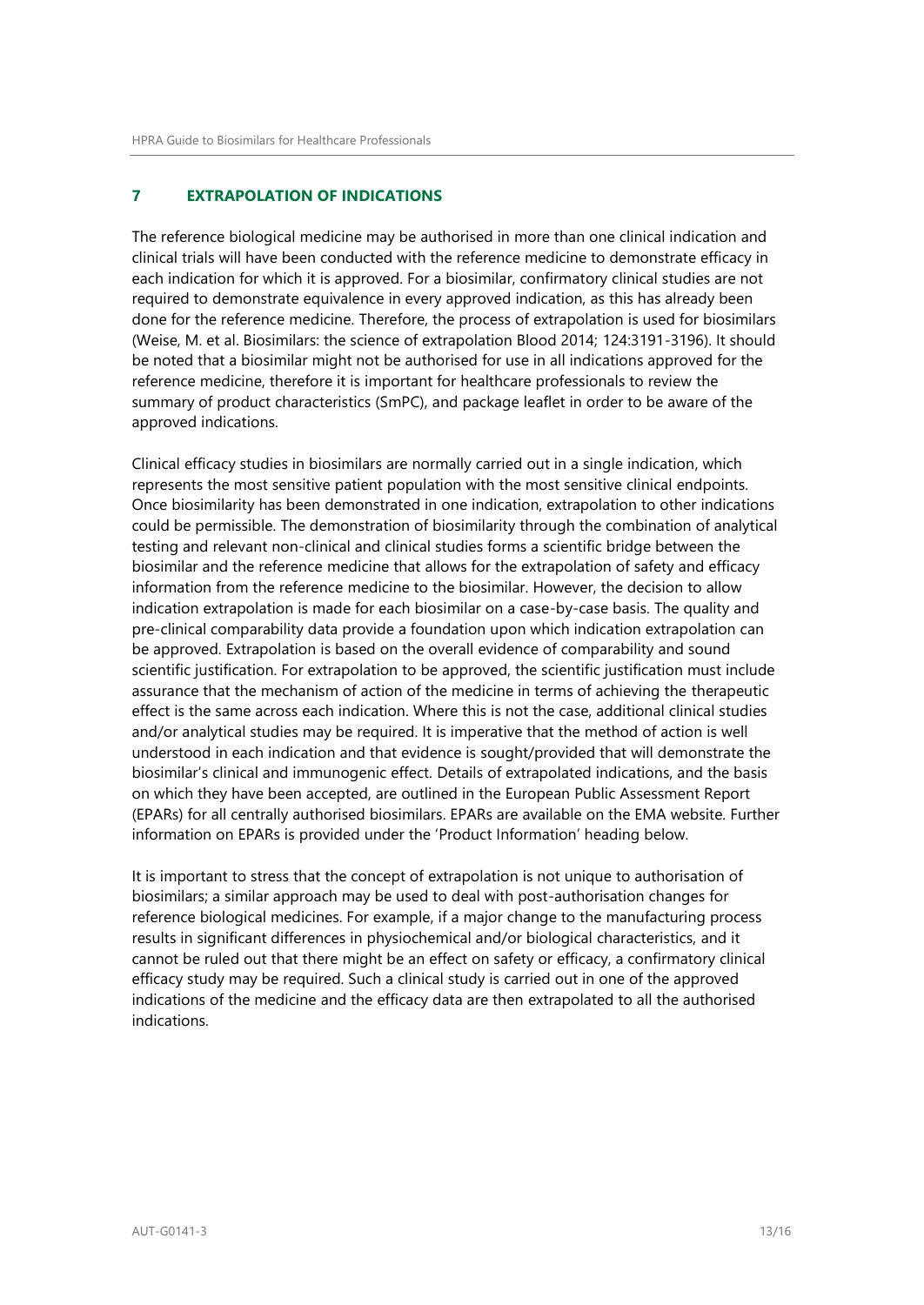#### <span id="page-13-0"></span>**8 INTERNATIONAL NON-PROPRIETARY NAME (INN)**

The INN is a unique name given to an active substance, which is globally recognised and is public property. The INN is used to facilitate the identification of active substances and the INN system is managed by the World Health Organisation (WHO). Currently in the EU, biosimilars have the same INN as the reference medicine. As for all medicines, biological medicines with the same INN should not be considered to be identical; for example, two biological medicines which have the same INN may have different indications or dosing requirements among other factors.

## <span id="page-13-1"></span>**9 PRODUCT INFORMATION**

The summary of product characteristics (SmPC) for a biosimilar will contain the same clinical information as the SmPC of the reference medicine and section 5.1 of the SmPC will state that the medicine is a biosimilar. However, there may be differences in authorised indications, which will be described in section 4.1 of the SmPC. If the reference medicine is benefiting from patent protection for some indications, these cannot appear in the medicine information of the biosimilar.

There may also be differences related to excipients, shelf life, storage conditions, etc. If precautions are necessary because of an excipient, they will be described both on the label and in the package leaflet of the biosimilar.

The SmPC and package leaflet for every centrally authorised medicine is published on the EMA website and can be located using the 'Search for medicines' in the ['Find Medicine'](file:///C:/Users/lallyma/AppData/Local/Microsoft/Windows/INetCache/Content.Outlook/TSTM9F7Z/)  section [\(https://www.ema.europa.eu/en/medicines\).](file:///C:/Users/lallyma/AppData/Local/Microsoft/Windows/INetCache/Content.Outlook/TSTM9F7Z/) SmPCs and further information about biosimilars is also available at [www.hpra.ie.](http://www.hpra.ie/)

The European public assessment report (EPAR) published on the EMA websit[e](http://www.ema.europa.eu/) [\(www.ema.europa.eu\)](http://www.ema.europa.eu/) will contain detailed information on the manufacturing process, the medicine characterisation, biosimilarity exercise, pre-clinical studies, clinical pharmacology studies (PK and PD), immunogenicity data and clinical efficacy studies. It will also discuss how these studies were assessed by regulators. The EPAR of centrally authorised medicines contains details of the data submitted to prove biosimilarity and can be found on the EMA website under the assessment history of the medicine. The EPAR product information can be found under the 'Product Information' tab. This includes the medicine's summary of product characteristics and the package leaflet. A copy of this leaflet is required to accompany a medicine and patients are encouraged to read this. Where treatment is being provided within a healthcare setting through infusion or other means, provision should be made to ensure the patient has access to the package leaflet for the medicine.

The EMA website is also a useful resource for access to the most recent EU and ICH guidelines used in the authorisation of biosimilars. These include an overarching biosimilar guideline, as well as individual quality and pre-clinical/clinical guidelines. There are also separate guidelines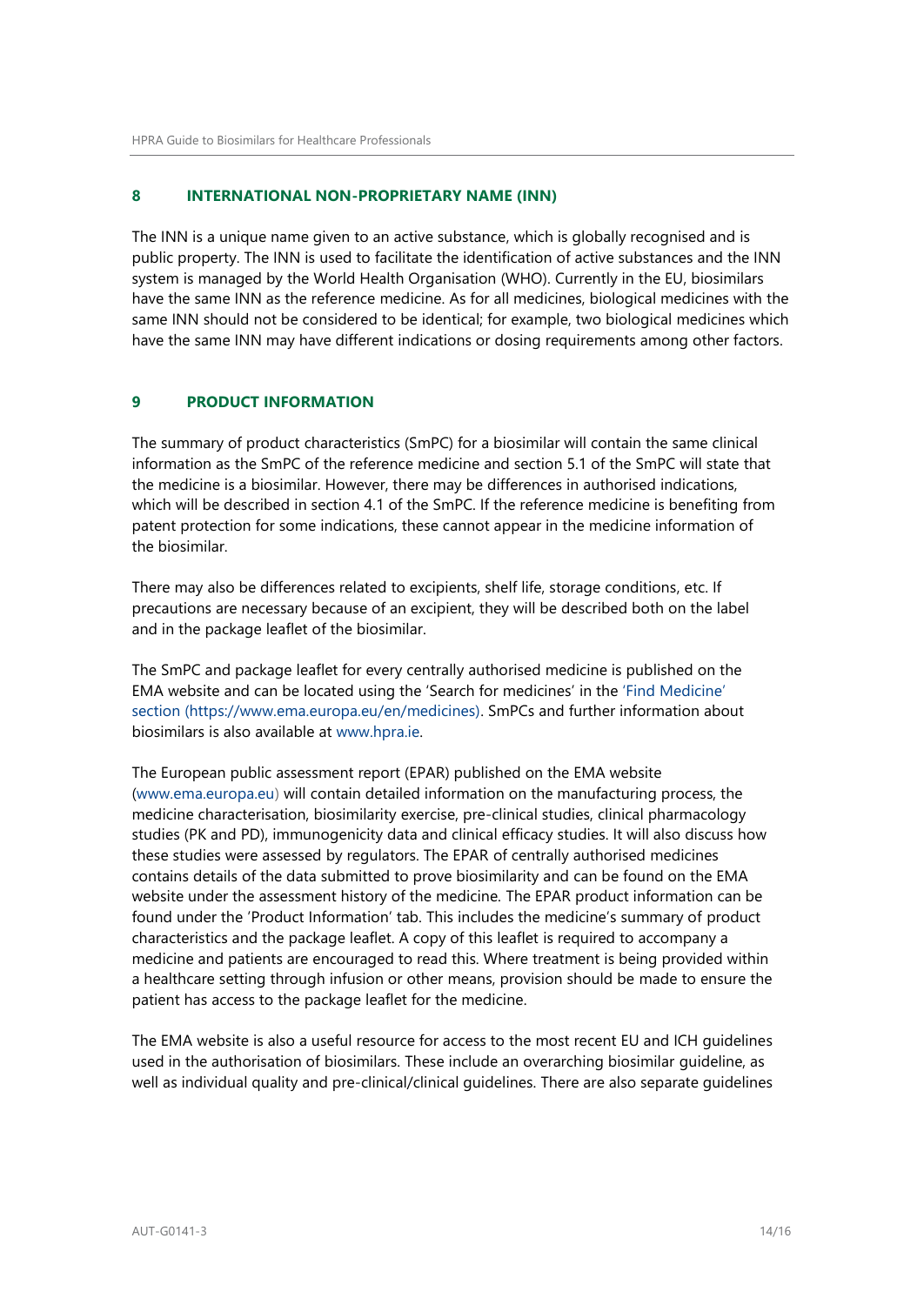dealing with individual medicine classes. The EMA scientific guidelines on biosimilar products can be found at the hyperlink [here.](https://www.ema.europa.eu/en/human-regulatory/research-development/scientific-guidelines/multidisciplinary/multidisciplinary-biosimilar)

Healthcare professionals should note that the clinical information contained in the product information of a biosimilar may be based on that of the reference medicine.

## <span id="page-14-0"></span>**10 PHARMACOVIGILANCE AND ADVERSE REACTION REPORTING**

Pharmacovigilance and monitoring of suspected adverse reactions are usual components of the authorisation process and use of any medicine, including biosimilars. An adverse reaction is defined as a response to a medicine which is noxious and unintended (including lack of efficacy). Within the EU there is a well-developed pharmacovigilance framework for the monitoring, evaluation and prevention of drug-related adverse reactions. The current pharmacovigilance legislation described in Directive [2001/83/EC, as amended,](http://eur-lex.europa.eu/LexUriServ/LexUriServ.do?uri=OJ%3AL%3A2010%3A348%3A0074%3A0099%3AEN%3APDF) sets out comprehensive requirements for recording and reporting of suspected adverse reactions.

As is the case for all biological medicines, the clinical safety of biosimilars must be monitored closely on an ongoing basis during the post-approval phase, including continuous benefit-risk assessment. Any specific safety monitoring imposed on the reference medicine or medicine class will also apply to the biosimilar.

All new medicines, including biosimilars, are subject to additional monitoring following approval which includes the display of the black inverted triangle symbol in the SmPC and package leaflet. This does not imply that there are any additional safety concerns for biosimilars. A new medicine remains under additional monitoring for five years or until the EMA's Pharmacovigilance Risk Assessment Committee (PRAC) decides to remove it from the list. As for all medicines, healthcare professionals are asked to report any suspected adverse reactions associated with medicines that are subject to additional monitoring requirements.

Reporting of suspected adverse reactions is mandatory for marketing authorisation holders (MAH) in accordance with legal obligations and guidance in place across the EU. Healthcare professionals should also report any suspected adverse reactions they become aware of to the HPRA, via the available reporting options [\(www.hpra.ie\)](file:///C:/Users/nolanl/AppData/Local/Microsoft/Windows/Temporary%20Internet%20Files/Content.Outlook/Y767MKFD/www.hpra.ie).

Clear identification and traceability of medicines is important when reporting suspected adverse reactions and in particular for biological medicines, given their particular characteristics. As described in the EMA guide on biosimilar medicines for healthcare professionals: for identifying and tracing biological medicines in the EU, medicines have to be distinguished by the tradename and batch number and this is particularly important in cases where more than one medicine with the same INN exists on the market. This ensures that, in line with EU requirements for ADR reporting, the medicine can be correctly identified if any product-specific safety (or immunogenicity) concern arises. Biological medicines should be clearly identifiable throughout the prescribing, dispensing and pharmacovigilance processes;